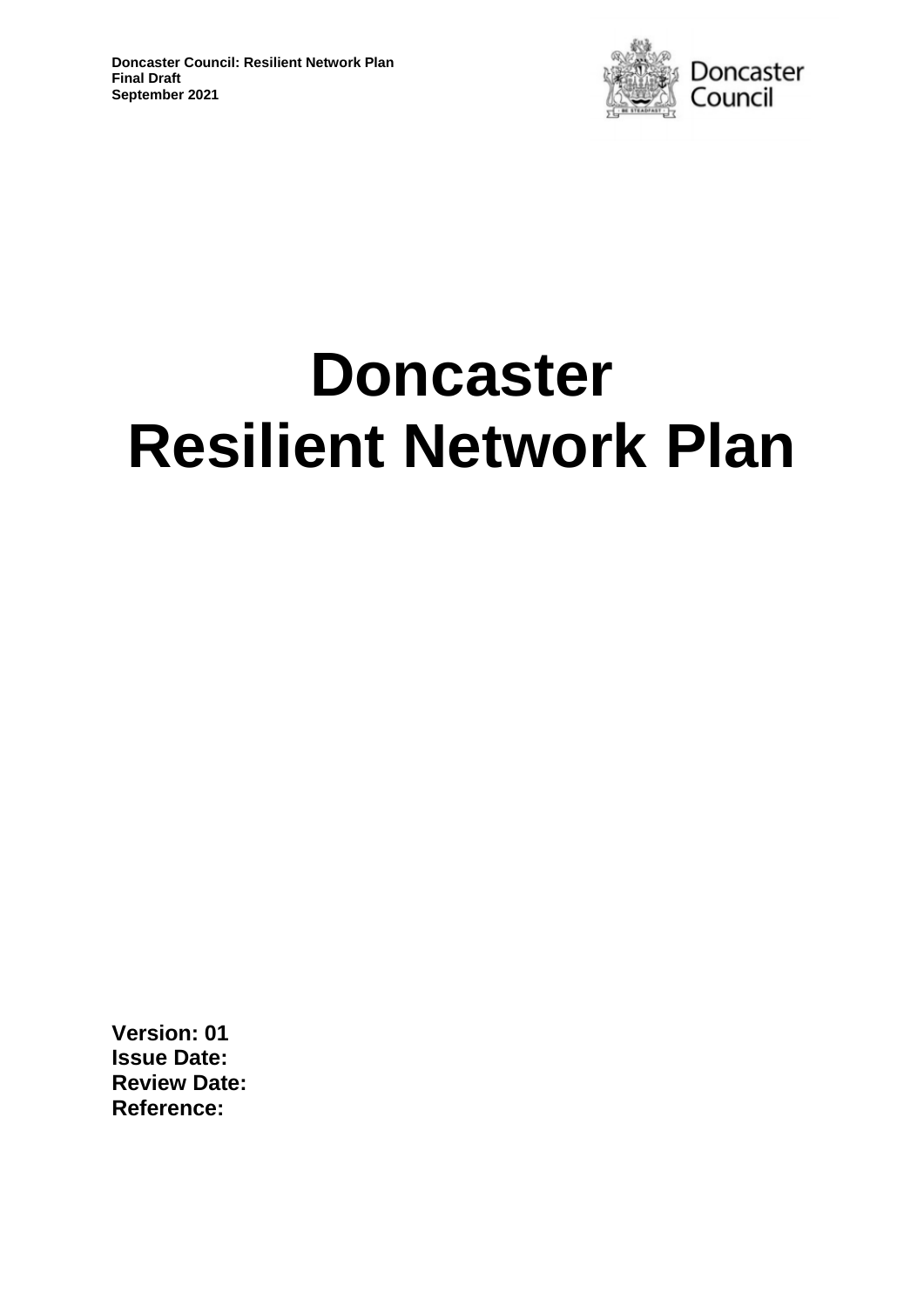**Doncaster Council: Resilient Network Plan Final Draft** September 2021



# **Contents**

| 2. |  |
|----|--|
|    |  |
|    |  |
| 3. |  |
|    |  |
|    |  |
|    |  |
| 4. |  |
|    |  |
|    |  |
| 5. |  |
|    |  |
|    |  |
|    |  |
|    |  |
|    |  |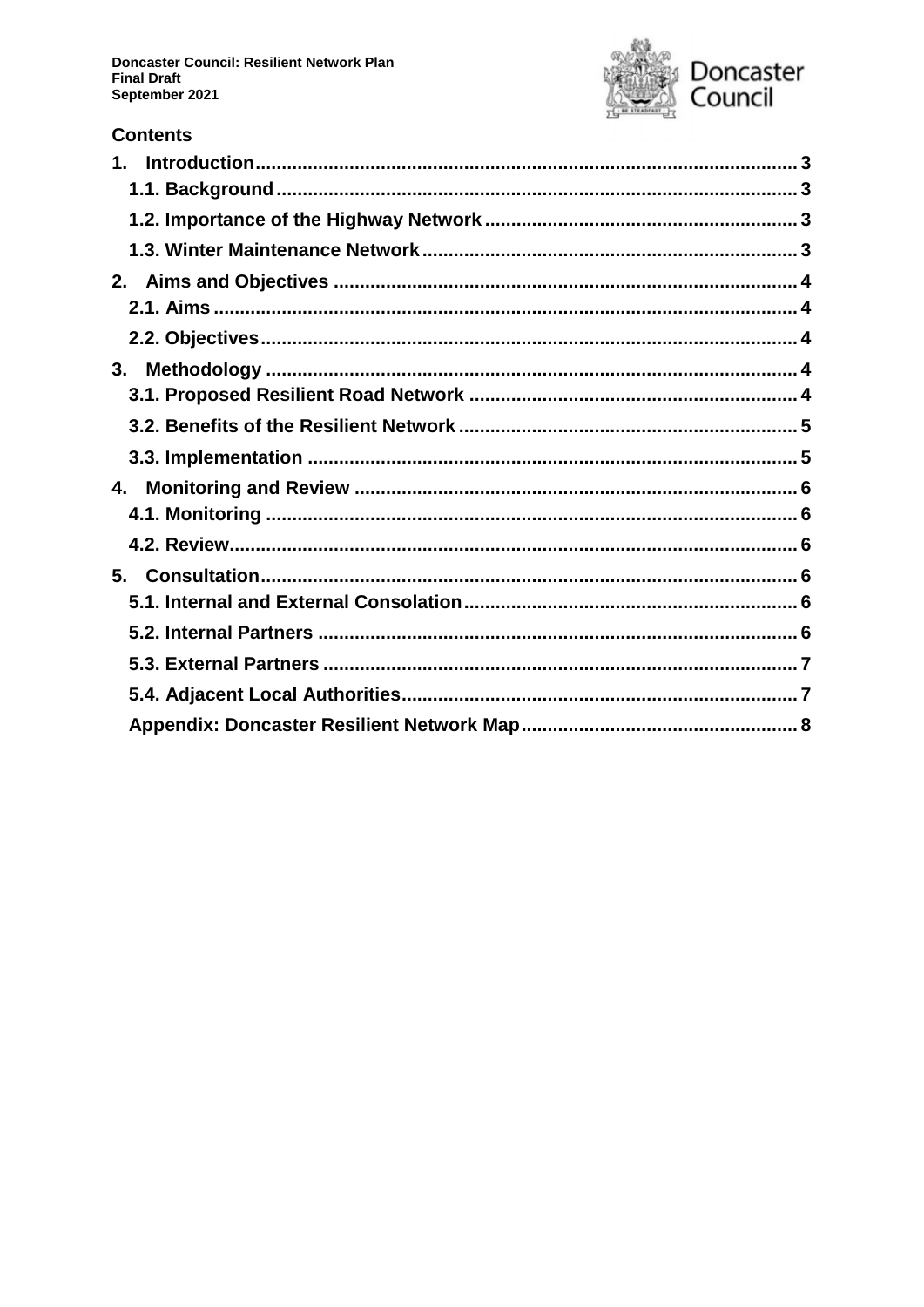

# <span id="page-2-0"></span>**1. Introduction**

# <span id="page-2-1"></span>**1.1. Background**

The Transport Resilience Review was commissioned by the Department for Transport in 2014 following the severe weather of winter 2013/14 was "a review of the resilience of the transport network to extreme weather events". The review was published in July 2014 with 63 recommendations made overall and 14 of them targeted at Local Authorities with Recommendation 35 stating Local Authorities to "identify a 'resilient network' to which they will give priority, in order to maintain economic activity and access to key services during extreme weather". [Transport Resilience Review \(2014\)](https://assets.publishing.service.gov.uk/government/uploads/system/uploads/attachment_data/file/335115/transport-resilience-review-web.pdf)

The Review also recognises that an economically rational approach should be taken in regards to spending on resilience, "ensuring that enough is invested, with the right prioritisation, and avoiding wasteful and economically unjustified expenditure".

The Well-Managed Highway Infrastructure: A Code of Practice document highlights the significance of a network hierarchy as a foundation of a risk-based maintenance strategy. It reiterated the need for and importance of a resilient network, which gave further parameters and scope as to how a resilient network should be developed.

Recommendation 20 of the Code of Practice states *"Resilient Network within the highway network hierarchy should be identified to which priority is given through maintenance and other measures to maintain economic activity and access to key services during extreme weather."*

#### <span id="page-2-2"></span>**1.2. Importance of the Highway Network**

The Doncaster road network is a vital asset with in the Borough and is one of the most widely used pieces of infrastructure in Doncaster. The Department for Transport estimated that 2.13 billion vehicles miles were travelled on Doncaster roads in 2018; increasing from 1.4 billion in 1993, the year data was first collected. The Doncaster network is used for a wide range of needs and services including personal use, commuting, transportation of goods and emergency services access. The continued usability of Doncaster's highways, footways and continued access to key assets, infrastructure and critical sites all form the basis of and the need for a resilient network.

Resilience in this context can be defined as the ability of the transport network to cope and manage the impacts extreme weather incidents, operate within a weather incident such as floods or heavy snow and the be able to recover as quickly as possible and return to normality.

# <span id="page-2-3"></span>**1.3. Winter Maintenance Network**

Doncaster Council already has a Winter Maintenance Network, which is a defined and designated portion of the network in which precautionary salting is carried out, when needed. The Doncaster Resilient road Network is not as extensive or wide-reaching as the Winter Maintenance Network however, a large portion of the Resilient Network will also fall into routes designated as part of the Winter Maintenance Network.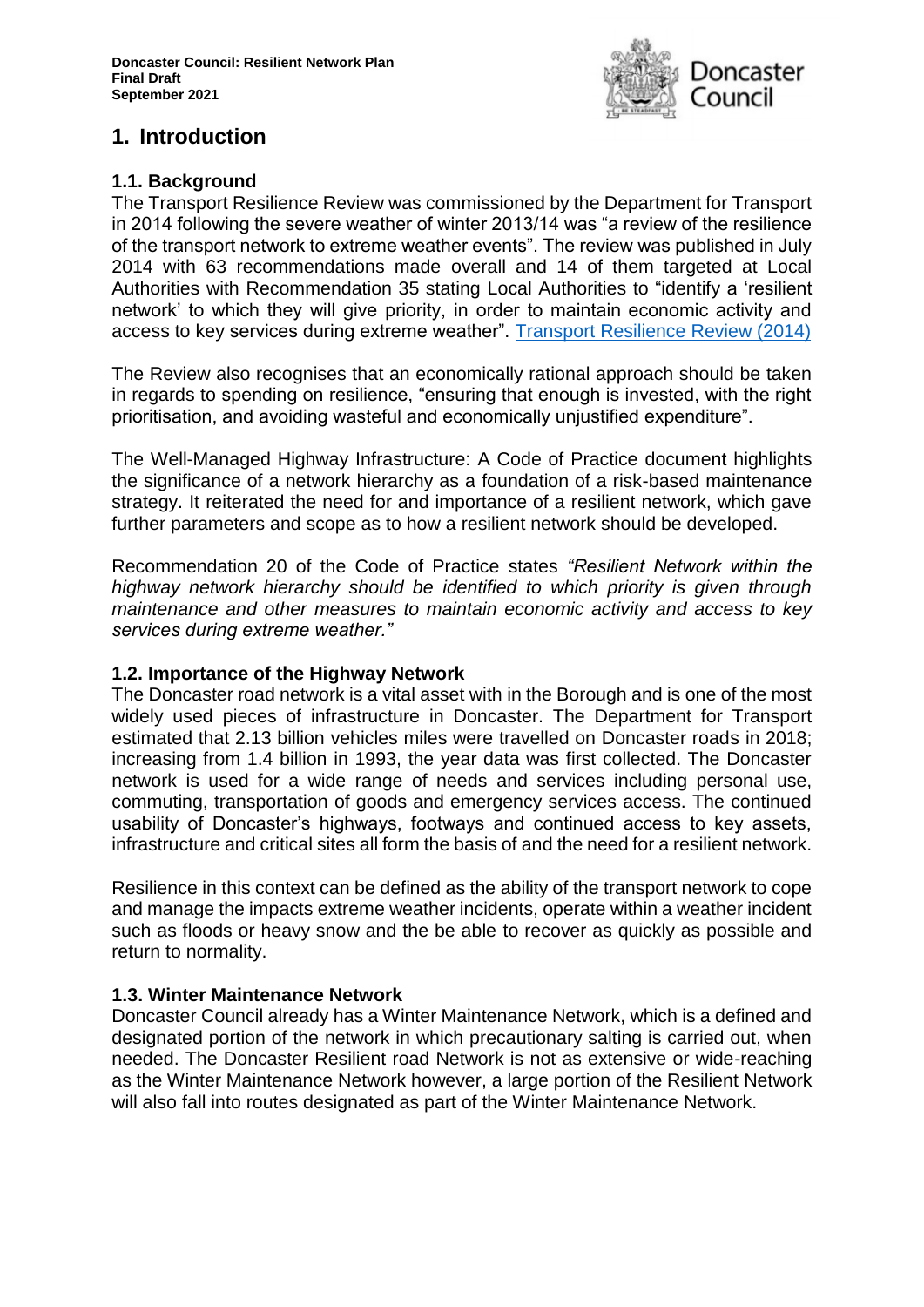

# <span id="page-3-0"></span>**2. Aims and Objectives**

# <span id="page-3-1"></span>**2.1. Aims**

Identify the most critical routes on the highway network which cannot be done without for a time and ensure they are maintained in order for continued access during times of extreme weather or major incidents.

## <span id="page-3-2"></span>**2.2. Objectives**

The objectives of the Doncaster Resilient Road Network are to maintain the following:

- connectivity between major communities;
- links to the strategic highway network;
- connectivity across authority boundaries where appropriate;
- links to transport interchanges;
- access to emergency services facilities and hospitals
- links to critical infrastructure
- principal public transport routes, access to rail and bus stations/garages/depots
- other locally important facilities.

This Doncaster Resilient Network identifies the most critical routes and associated assets in Doncaster and will lead to planned maintenance being prioritised on these routes, as well as additional maintenance and interventions. This will improve the resiliency of the network and reduce the risk of failure during extreme weather events, major incidents or unplanned events.

# <span id="page-3-3"></span>**3. Methodology**

#### <span id="page-3-4"></span>**3.1. Proposed Resilient Road Network**

Doncaster Council is currently responsible for approximately 1,800km of highway and borders with seven neighbouring Local Authorities; all with highway networks joining onto and continuing into the Doncaster Borough. The Resilient Road Network at this time covers approximately 170km or 105miles.

The methodology of identifying the Doncaster Resilient Road Network was through understanding and acknowledging what the minimum amount of network Doncaster Council can operate with whilst meeting the objectives mentioned in section 2.2 of this document.

It is impractical and unaffordable to provide continuous and full scale resilience and risk mitigation to all of the Doncaster Borough network. This is due to the numerous ways the road system is used, which increases the number of risks it opens itself up to, the increasing pressures on Local Authority budgets and the fact that some sections of the network maybe be sparsely used require highest priority road to be included in the Resilient Network.

#### **3.2. Resilient Road Network Components**

The Doncaster Resilient Network currently is comprised of two key existing networks and then supplemented by additional singular routes. The two networks are Diversion Routes for Unplanned Events on the Motorway (DRUEs) and the Primary Route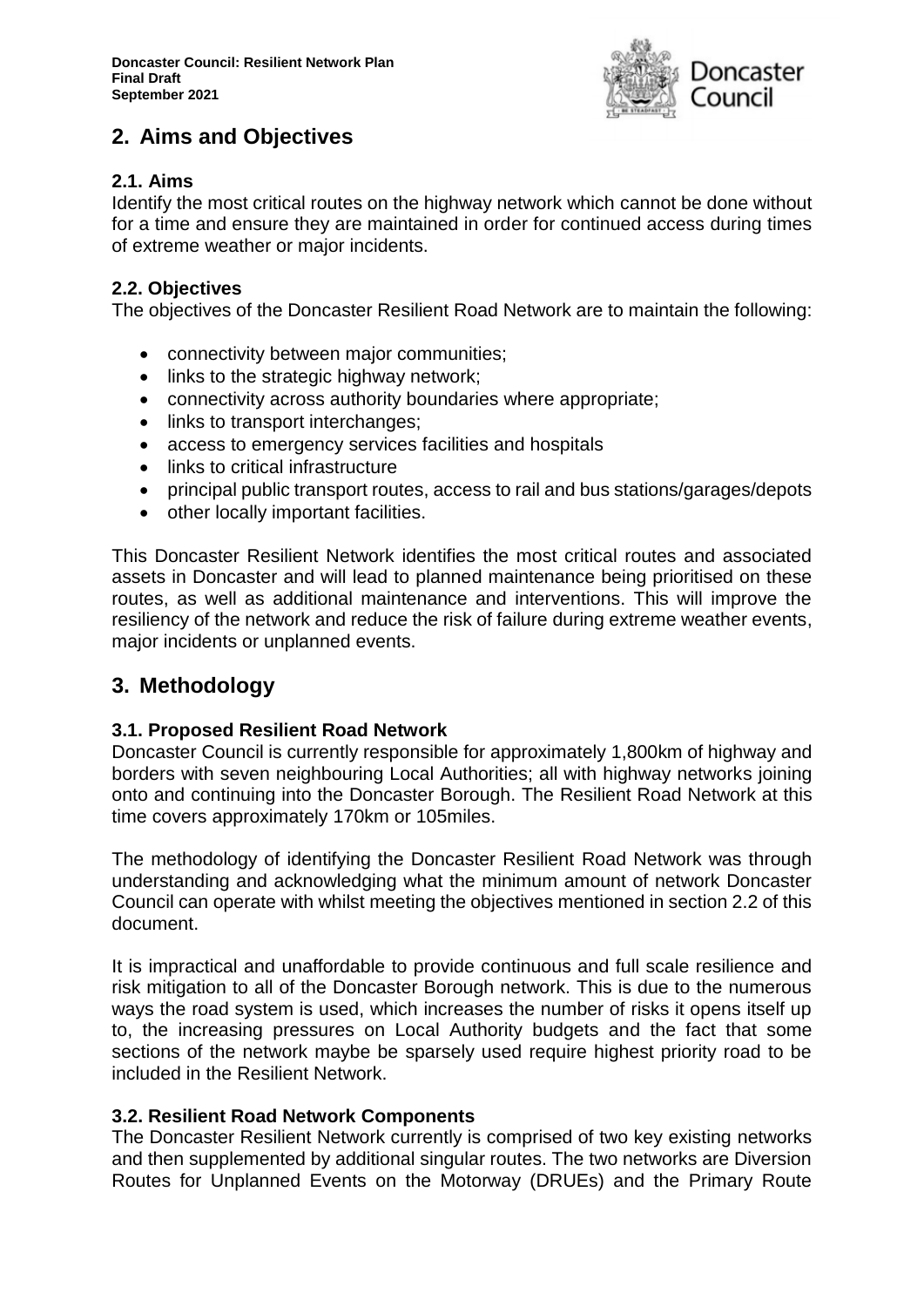

Network (PRN). This has been determined as the most appropriate and manageable network which meets the criteria of a Resilient Network.

This Resilient Network is formed of the minimum road network Doncaster could not do without for a time and would allow for continued economic activity and connectivity. Road users would still be able to access the Strategic Network and adjacent local authorities as well as move through the Borough. This proposed network will also allow for access to major ports, transport hubs, the town centre and local communities.

DRUEs are a critical component of the Doncaster Resilient Network as they maintain continued movement of traffic through and across the Borough when there is major disruption on the Strategic Network. These identified routes are key for commuters, commercial and economic activity and for maintaining connectivity.

The PRN is defined as designating roads between places of traffic importance across the UK. The aim is to provide easily identifiable routes to access the whole country. This is the other major component to the Doncaster Resilient Network as it is key to the continued accessibility across the Borough and is vital to meeting the resilient network aims of connectivity and accessibility.

The additional roads mentioned above account which are neither a DRUE nor PRN account for approximately (16km) 9% of the Resilient Network. They are critical in providing continued access to transport hubs, ports, adjacent local authorities and communities within Doncaster

#### <span id="page-4-0"></span>**3.2. Benefits of the Resilient Network**

The routes identified as part of the Resilient Network are vital for continuous economic activity, access to key services in extreme weather emergencies and access during other major incidents impacting the network. As the Resilient Network is the amalgamation of the most critical routes and highway assets within the Borough, highlighting and maintaining them will reduce their vulnerabilities, reduce their susceptibility to risk and improve the resiliency of the network as a whole.

The Metropolitan Borough of Doncaster is the largest Metropolitan Borough in England as well as having a population of 302,400 according to the 2011 census, which is larger than several English cities. The population of Doncaster is spread between some urban built up areas and numerous rural villages that are susceptible to their access being cut-off in times of severe weather. A resilient network would work to mitigate any severe impacts on the network that could affect access to these communities.

# <span id="page-4-1"></span>**3.3. Implementation**

Doncaster Council will implement the Resilient Network by using it to form a significant basis for existing plans such as the Council's Highway Asset Management plan, the Winter Service Plan as well as other plans which affect the highway network. The Resilient Network will affect and influence decision making for maintenance, works and major events which impact the Doncaster highway network.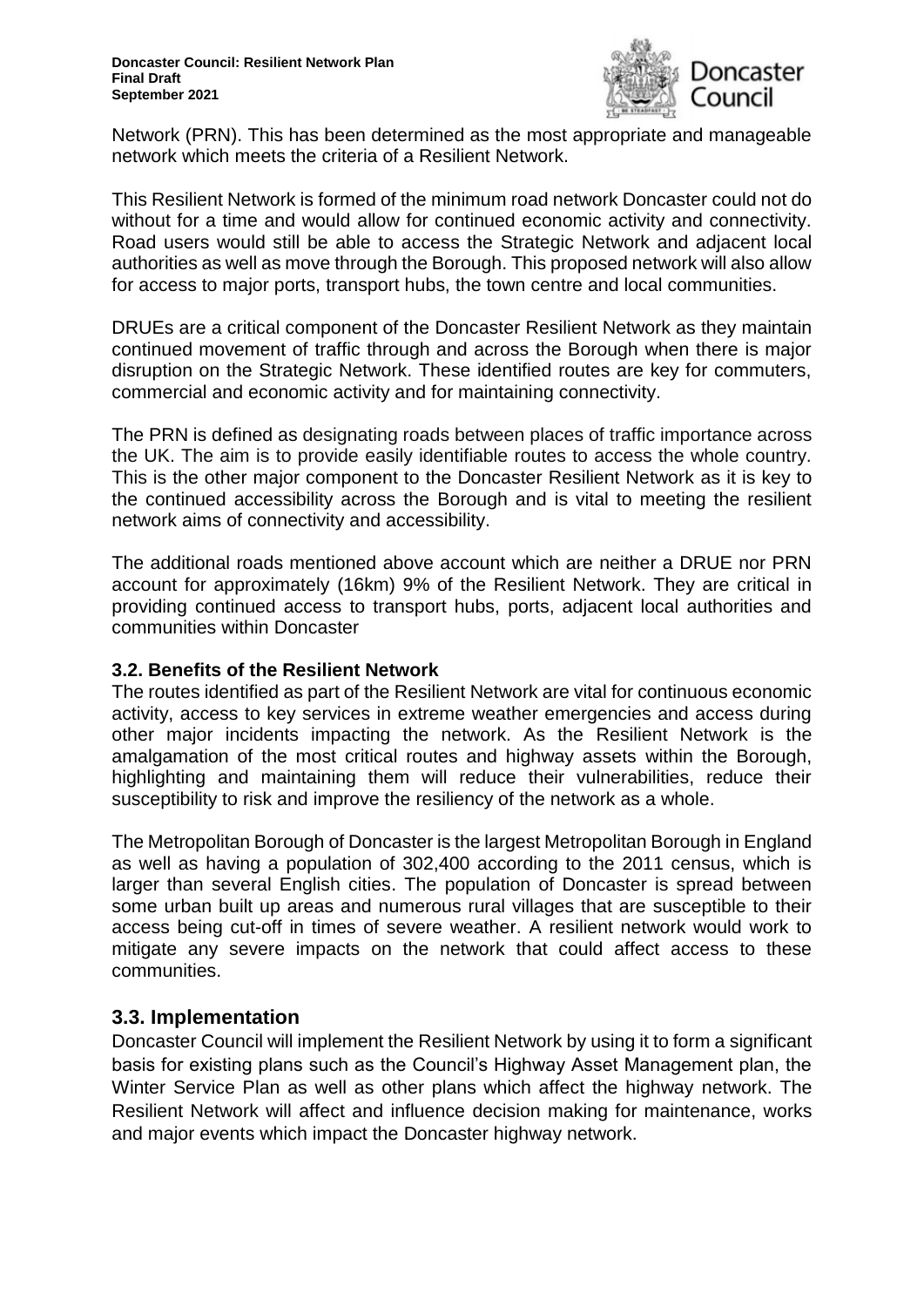

# <span id="page-5-0"></span>**4. Monitoring and Review**

# <span id="page-5-1"></span>**4.1. Monitoring**

The road network within the Doncaster Borough and its adjacent Local Authorities are constantly changing as is the environment, usage on the road and the impacts felt on the road system. Information pertinent to the Resilient Network will be collected at regular intervals, allow progress to be tracked suitability of the implemented system to be tracked and understood.

## <span id="page-5-2"></span>**4.2. Review**

To ensure the Resilient Road Network is kept up to date and remain suitable for the task is has been created for, a review will be undertaken after whichever of the following criteria arise first:

- It has been two vears since the last review
- A major weather incident has caused significant impact on the network
- A major non-weather emergency incident has caused significant impact on the network
- Any other event where there have been lessons learnt.

The review process will evaluate:

- How resilient has this Resilient Network been during a period of severe weather or major disruption
- If the listed streets and accompanying map are still accurate
- If the resilient network of adjacent authorities has impacted the Doncaster Resilient Network
- If different routes are experiencing a major rise or fall in traffic flow.

# <span id="page-5-3"></span>**5. Consultation**

# <span id="page-5-4"></span>**5.1. Internal and External Consolation**

The initial consultation of the Doncaster Resilient Network was held internally between  $7<sup>th</sup>$  July – 23<sup>rd</sup> July 2021 and then externally from  $3<sup>rd</sup>$  August –  $3<sup>rd</sup>$  September 2021. The proposed Resilient Network was given to key partners for suggestions and recommendations which were then considered.

Below are the list of internal and external partners who were consulted with:

# <span id="page-5-5"></span>**5.2. Internal Partners**

- Highway Network Management
- Drainage and Streetworks
- Highway Infrastructure
- Highway Operations
- $\bullet$  Safer Roads =
- Resilience and Emergency Planning
- Business Doncaster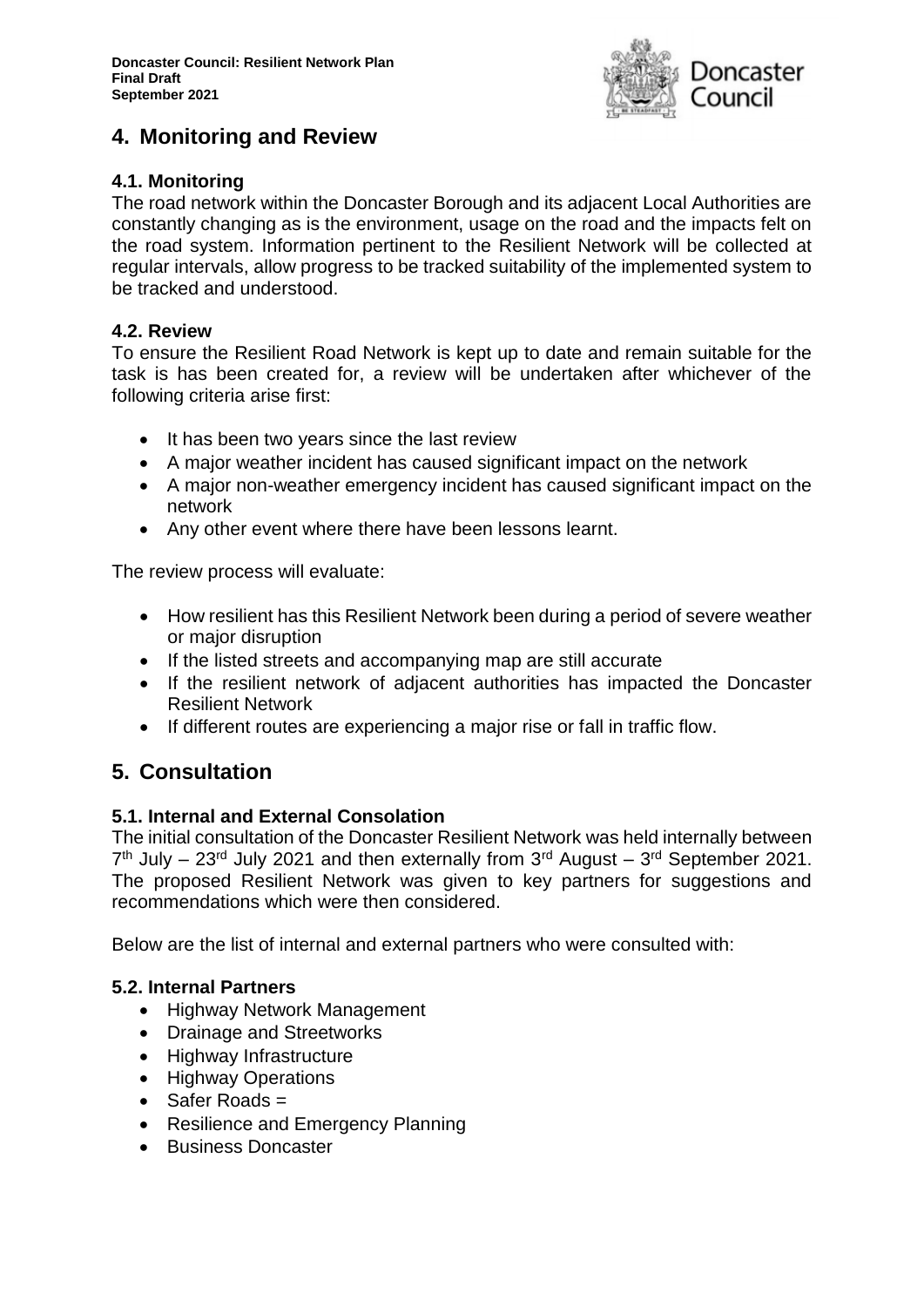**Doncaster Council: Resilient Network Plan Final Draft September 2021**



#### <span id="page-6-0"></span>**5.3. External Partners**

- South Yorkshire Police
- South Yorkshire Fire & Rescue
- Yorkshire Ambulance Service
- South Yorkshire Passenger Travel Executive
- Highways England
- Drainage Boards operating in Doncaster
- Airport and iPort
- Network Rail
- Northern Power Grid
- Environment Agency (Yorkshire)
- Yorkshire Water

## <span id="page-6-1"></span>**5.4. Adjacent Local Authorities**

- **Barnsley Metropolitan Borough Council**
- Rotherham Metropolitan Borough Council
- Nottinghamshire County Council
- North Yorkshire County Council
- Wakefield Metropolitan District Council
- East Riding of Yorkshire Council
- North Lincs Council